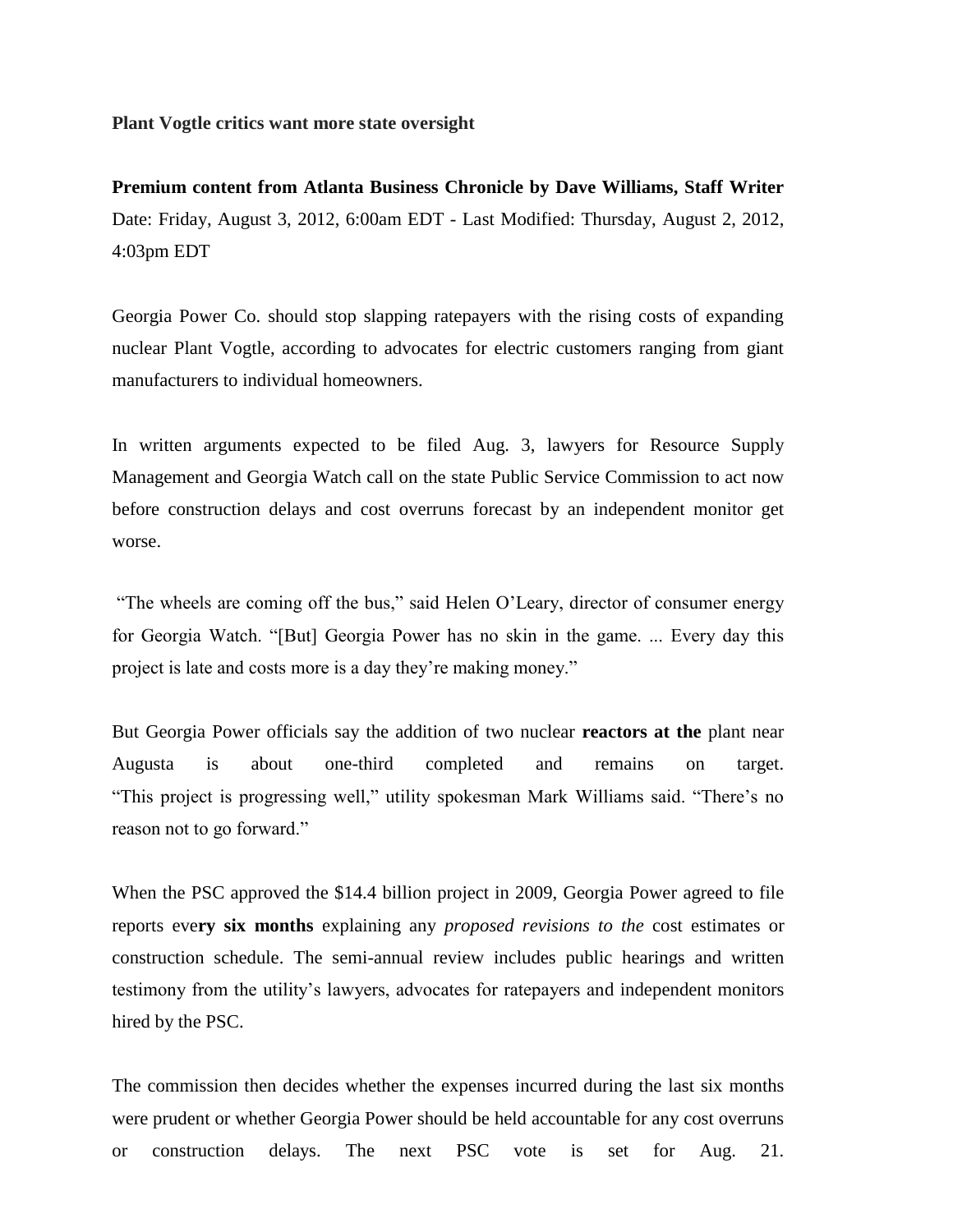The commission has signed off on the project five times since putting the semi-annual monitoring process in place.

But in May, monitor William Jacobs alerted the PSC in written testimony that the project completion schedule had slipped by seven months, from April 2016 to November 2016 for the first of the two new nuclear units, and from April 2017 to November 2017 for the second.

More importantly, Jacobs pointed to the potential for Georgia Power and several utility partners on the project to face up to \$900 million in cost overruns, including a \$400 million dispute between Georgia Power and the construction team headed by The Shaw Group Inc.

In the latest twist, Westinghouse Electric Co. LLC and Stone & Webster Inc. – two members of the construction team – filed suit in federal court July 25 seeking \$28.7 million from Georgia Power and its partners for site preparation work. "It's pretty clear from the testimony that the project is going to be delayed, and it's going to be looking at some serious cost increases," said Bobby Baker, an energy lawyer with Freeman Mathis & Gary LLP. Baker represents Resource Supply Management, an energy consultant that works with large commercial, institutional and industrial electric customers.

"The commission needs to stop rubber-stamping these reviews ... and find out what the company is doing to address this." Sara Barczak, high energy risk director for the Knoxville, Tenn.-based Southern Alliance for Clean Energy, said delays and cost overruns at Plant Vogtle were bound to happen because it's the first nuclear expansion being undertaken in this country in decades. "Being first, there are going to be bumps in the road," she said. "We don't want Georgia Power to be guinea pigs."

Barczak said Plant Vogtle's path to completion is further complicated by uncertainty surrounding how the U.S. Nuclear Regulatory Commission will respond to last year's disaster at a nuclear plant in Japan.